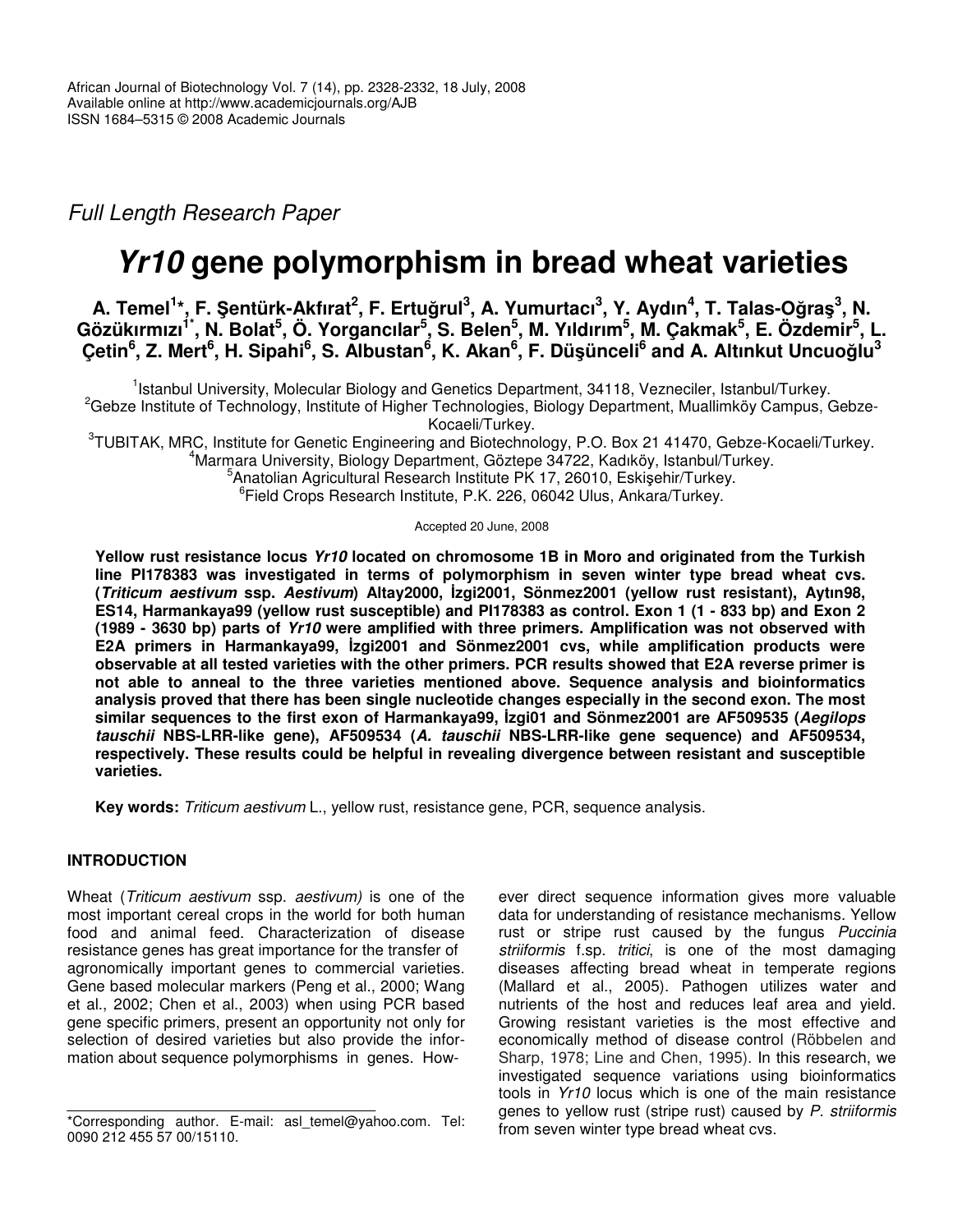**Table 1.** Primers used in the study.

| <b>Primer name</b> | Forward (5'3')                                | Reverse $(5'3')$     | Product (bp) |
|--------------------|-----------------------------------------------|----------------------|--------------|
| F                  | CTTGCTGGCGACCTGCTTA                           | TGTTTCGCTCCACGCTGACT | 754          |
| E2 Upstream        | TGGTAGTAGAGTAATCGCAACA   TCTTCAGATTTGGAGGTAGG |                      | 377          |
| E2A Downstream     | TGGAAATGGATAGGCGAAGG                          | AAATCAATGAAGCCGCAACC | 872          |

#### **MATERIALS AND METHODS**

#### **Plant material**

Altay2000, İzgi2001, Sönmez2001 (Yellow rust resistant), Aytın98, ES14, Harmankaya99 (Yellow rust sensitive) and PI178383 (Control) were screened for *Yr10* gene polymorphisms. Seeds were obtained from Anatolian Agricultural Research Institute.

#### **Structure of** *Yr10*

*Yr10* is found in Turkish line PI178383 and is also the first yellow rust resistance gene, which is sequenced (GenBank No: AF149112) (Authors; Laroche A, Frick, M.M., Huel, R., Nykiforuk, C., Conner, B., Kuzyk, A.). *Yr10* is a dominant gene which confers race specific resistance to yellow rust. It is 3630 bp long and consists of two exons interrupted by an intron. Its mRNA transcript is 2475 bps long (GenBank No: AF149114).

#### **Primer design**

PCR primers were designed to amplify both exon 1 and exon 2 using the program Primer Premier Version 5.00. One pair (E1) was designed for the first exon, two pairs (E2, E2A) were designed for the second exon (Table 1).

### **PCR analysis**

Genomic DNA was extracted from leaves of 23 day-old seedlings according to Song and Henry (1995). Genomic DNA was quantified spectrophotometrically. PCR was performed at 25 µl final volume containing  $1X$  enzyme buffer,  $1.5$  mM  $MgCl<sub>2</sub>$ , 0.2 mM of each dNTP, 2 µM forward and 2 µM reverse primer, 100 ng template DNA and 1 U Taq polymerase (M186A, Promega). Amplifications were performed with an initial denaturation at 94°C for 2 min, 30 cycles of  $94^{\circ}$ C for 30 s, 55°C for 30 s (E1, E2A primers) or 50°C for 30 s (E2 primers) or  $60^{\circ}$ C (E2 forward and E2A reverse primers),  $72^{\circ}$ C for 1 min and completed after a final elongation at  $72^{\circ}$ C for  $7$ min. PCR products were run on 1% nusieve agarose gels and stained with 0.5 µg/ml ethidium bromide.

#### **Sequencing**

PCR products were excised from agarose gel and recovered using a purification kit (Wizard SV Gel and PCR Clean-Up System A9281, Promega). After the checking of purified bands on agarose gels, 754 bp products from 7 varieties and 1311 bp product from 4 varieties were sent to sequencing (IONTEK). Multiple sequence alignments were calculated using CLUSTALW (Thompson et al., 1994) (http://www.ebi.ac.uk/clustalw/). First and second exon sequences were compared in the nucleotide collection database (nr/nt) using BLASTN (discontiguous megablast) (Altschul et al., 1990) (http://blast.ncbi.nlm.nih.gov/Blast.cgi).

## **RESULTS AND DISCUSSION**

## **PCR amplification**

E1 and E2 primer pairs gave the expected product size in 7 varieties (Figure 1a, b). But E2A primer did not amplify any product in 3 varieties (Harmankaya99, İzgi2001, Sönmez2001) (Figure 1 c). In order to find out which primer could not bind to template, E2 forward primer (upstream region of the second exon) and E2A reverse primer (downstream region of the second exon) were used together. After gradient PCR, a band of expected size (1300 bp) was amplified at  $60^{\circ}$ C annealing temperature in 4 varieties (PI178383, Altay2000, Aytın98, ES14) (Figure 1d). We hypothesized E2A reverse primer cannot bind to genomic DNA in 3 varieties mentioned above.

## **Multiple alignment**

The most similar varieties to the first exon of *Yr10* are PI178383 (98%) and Altay2000 (99%) (Table 2). Harmankaya99, İzgi01 and Sönmez2001 are the least similar varieties to the first exon of *Yr10* (Table 2). The most similar variety to the second exon of *Yr10* is PI178383 (97%) (Table 3). Multiple alignment results are also presented as phylogram trees (Figures 2 and 3). The best BLASTN matches for exon 1 sequence of Harmankaya99, İzgi01 and Sönmez2001 are AF509535 (*Aegilops tauschii* NBS-LRR-like gene) (91%), AF509534 (*Aegilops tauschii* NBS-LRR-like gene sequence) (95%) and AF509534 (98%) respectively. Spielmeyer and Lagudah (2003) hybridized probe *RgaYr10* to genomic DNA of *A. tauschii* line AUS18911. They isolated four clones representing at least four different *RgaYr10* gene family members. These clones were sequenced and submitted to GenBank as AF509533, AF509534 and AF509535.

The results obtained from this work indicate that (1) *Yr10* gene sequence is present in all of these varieties, (2) the divergence between the varieties is raised from the variations in the second exon and (3) the first exon is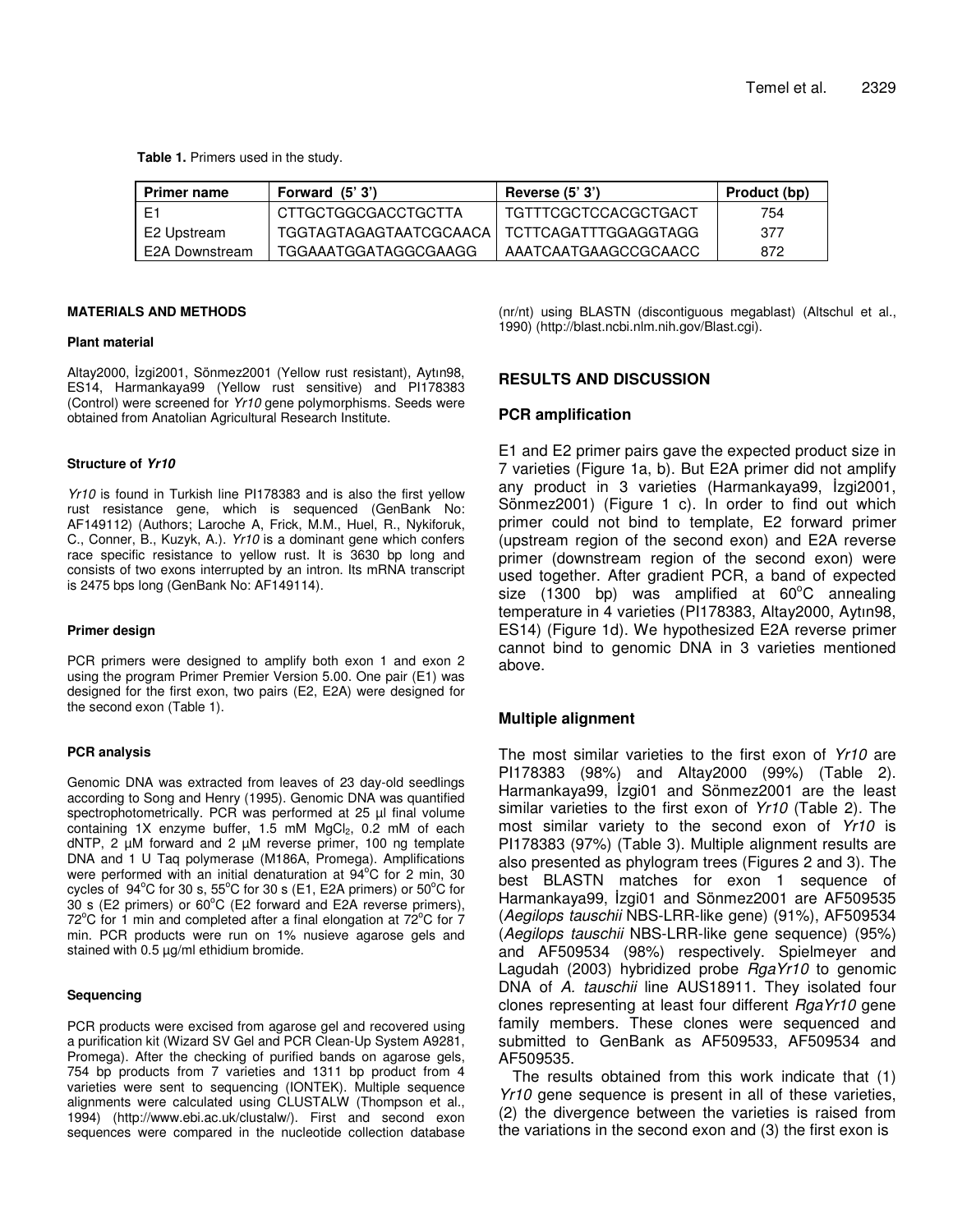

**Figure 1.** Amplification products of E1 (a), E2 (b), E2A (c) and E2 forward and E2A reverse (d) primers. Product length 754 bp, 377 bp, 872 bp and 1311 bp respectively. M. Marker, 1. PI178383, 2. Altay2000, 3. Aytın98, 4. ES14, 5. Harmankaya99, 6. İzgi2001, 7. Sönmez2001, C Negative control.

|  | <b>Table 2.</b> Comparison of the first exon sequences with ClustalW. |
|--|-----------------------------------------------------------------------|
|--|-----------------------------------------------------------------------|

| Sequence 1   | Product size (bp) | Sequence 2   | Product size (bp) | <b>Score</b> |
|--------------|-------------------|--------------|-------------------|--------------|
| AF149112     | 754               | PI178383     | 755               | 98           |
| AF149112     | 754               | Altay2000    | 757               | 99           |
| AF149112     | 754               | Aytın98      | 710               | 88           |
| AF149112     | 754               | <b>ES14</b>  | 747               | 95           |
| AF149112     | 754               | Harmankaya99 | 741               | 77           |
| AF149112     | 754               | İzgi01       | 729               | 82           |
| AF149112     | 754               | Sönmez2001   | 743               | 79           |
| PI178383     | 755               | Altay2000    | 757               | 98           |
| PI178383     | 755               | Aytın98      | 710               | 88           |
| PI178383     | 755               | <b>ES14</b>  | 747               | 95           |
| PI178383     | 755               | Harmankaya99 | 741               | 78           |
| PI178383     | 755               | İzgi01       | 729               | 84           |
| PI178383     | 755               | Sönmez2001   | 743               | 79           |
| Altay2000    | 757               | Aytın98      | 710               | 89           |
| Altay2000    | 757               | <b>ES14</b>  | 747               | 95           |
| Altay2000    | 757               | Harmankaya99 | 741               | 77           |
| Altay2000    | 757               | İzgi01       | 729               | 82           |
| Altay2000    | 757               | Sönmez2001   | 743               | 80           |
| Aytın98      | 710               | <b>ES14</b>  | 747               | 92           |
| Aytın98      | 710               | Harmankaya99 | 741               | 78           |
| Aytın98      | 710               | İzgi01       | 729               | 79           |
| Aytın98      | 710               | Sönmez2001   | 743               | 80           |
| <b>ES14</b>  | 747               | Harmankaya99 | 741               | 77           |
| <b>ES14</b>  | 747               | İzgi01       | 729               | 82           |
| <b>ES14</b>  | 747               | Sönmez2001   | 743               | 78           |
| Harmankaya99 | 741               | İzgi01       | 729               | 76           |
| Harmankaya99 | 741               | Sönmez2001   | 743               | 79           |
| İzgi01       | 729               | Sönmez2001   | 743               | 90           |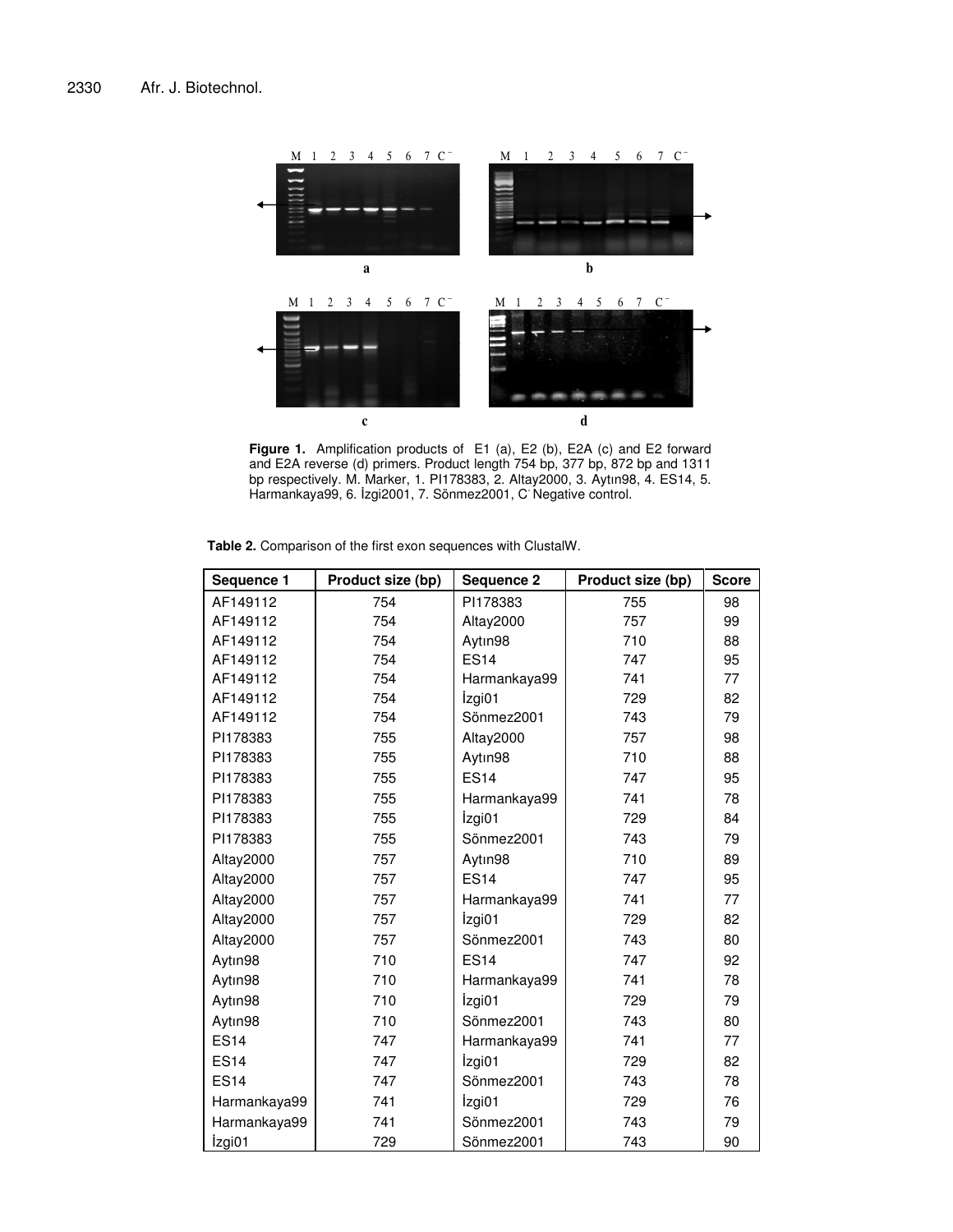| Sequence 1 | Product size (bp) | Sequence 2  | Product size (bp) | <b>Score</b> |
|------------|-------------------|-------------|-------------------|--------------|
| AF149112   | 1311              | PI178383    | 1242              | 97           |
| AF149112   | 1311              | Altay2000   | 815               | 71           |
| AF149112   | 1311              | Aytın98     | 952               | 45           |
| AF149112   | 1311              | <b>ES14</b> | 877               | 71           |
| PI178383   | 1242              | Altay2000   | 815               | 70           |
| PI178383   | 1242              | Aytın98     | 952               | 46           |
| PI178383   | 1242              | <b>ES14</b> | 877               | 72           |
| Altay2000  | 815               | Aytın98     | 952               | 53           |
| Altay2000  | 815               | <b>ES14</b> | 877               | 92           |
| Aytın98    | 952               | <b>ES14</b> | 877               | 49           |

**Table 3.** Comparison of the second exon sequences with ClustalW.



**Figure 2.** Phylogram tree of the first exon sequences.



**Figure 3.** Phylogram tree of the second exon sequences.

more conserved than the second one. Sequence variations could effect gene expression and could weaken yellow rust resistance. Research on yellow rust resistance genes performed by other authors (Sun et al., 2002; Chen et al., 2003; Yan et al., 2003; Yildirim et al., 2004; Li et al., 2006) generally depend on marker development. Wang et al. (2002) found out microsatellite markers such as Xpsp3000 linked to *Yr10*. These authors crossed PI178383 with Yumai 18, a susceptible com-mon wheat variety from China and investigated inheritance of the *Yr10* gene. They showed that the resistance to strain CYR31 was determined by a single dominant gene. Bozkurt et al. (2007) isolated RGAs using homology based PCR to target conserved regions (NBS) from bread wheat varieties. They found one RGA similar to *Yr10* of wheat. A *Yr10*-like protein (*RGAYr10*) gene

(GenBank No: EU428764) was identified in *Dasypyrum breviaristatum* recently (Tang and Yang, unpublished, NCBI). However, there is no report on *Yr10* sequence polymorphisms in different wheat varieties. Although the PCR and sequencing results are not directly related to phenotypic data and cannot discern resistant/susceptible varieties, it might be striking that the least similar varieties Harmankaya99, İzgi01 and Sönmez2001 lack the downstream region of the second exon. Detailed expression analyses would be helpful for the determination of most important nucleotide changes whether there is a relation with the constitutive expression of the *Yr10* gene in these plants. We are planning to test these molecular data in  $F_2$ generation to find out the relations with resistant genotypes selected in the field. It is thought that the results of this work will contribute to determine the divergence bet